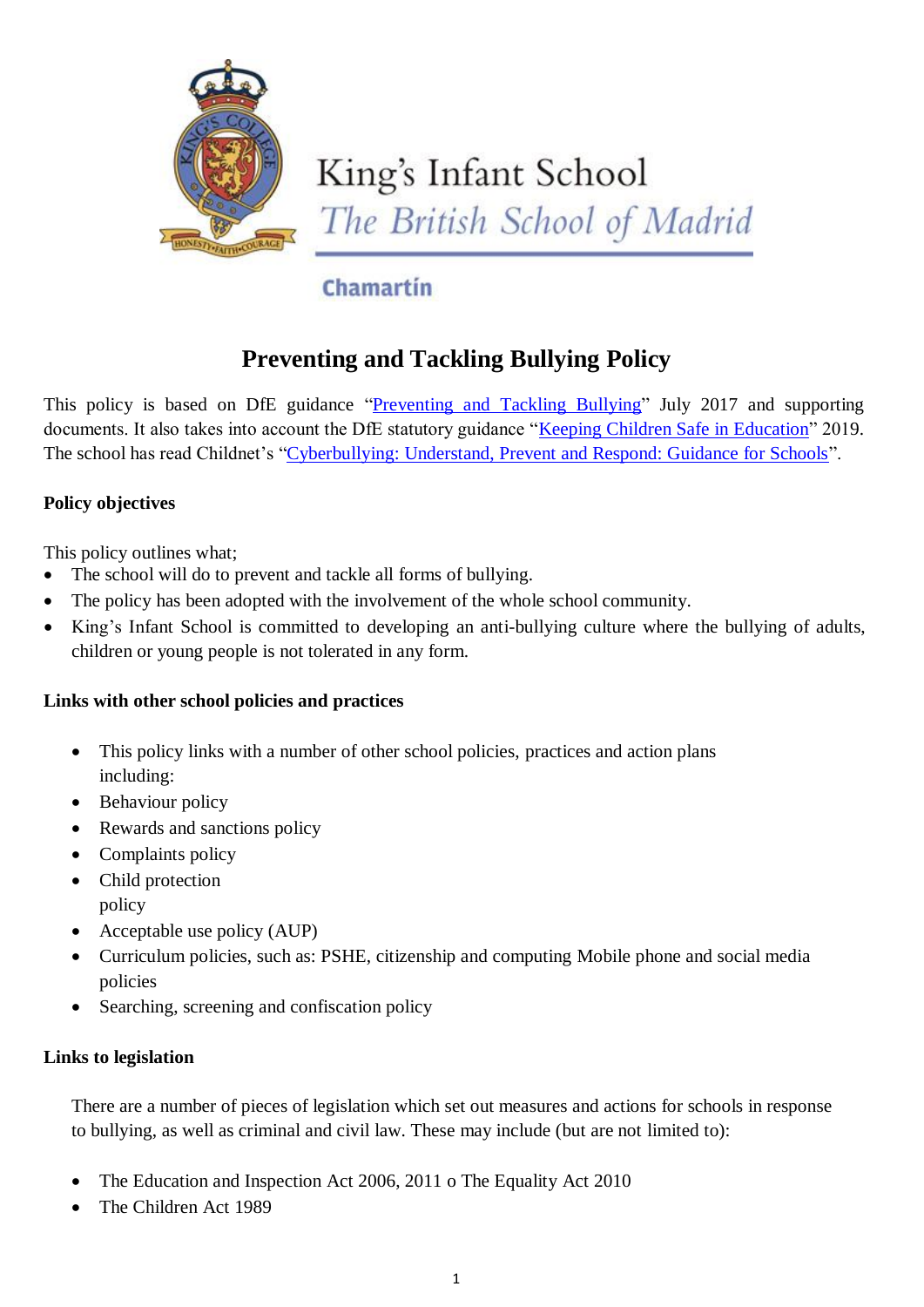- The Education (Independent School Standards) Regulations 2014
- Protection from Harassment Act 1997
- The Malicious Communications Act 1988 o Public Order Act 1986

#### **Responsibilities**

It is the responsibility of:

- The Headteacher to communicate this policy to the school community, to ensure that disciplinary measures are applied fairly, consistently and reasonably, and that a member of the senior leadership team has been identified to take overall responsibility.
- School Governors to take a lead role in monitoring and reviewing this policy.
- All staff, including: governors, senior leadership, teaching and non-teaching staff, to support, uphold and implement this policy accordingly.
- Parents to support their children and work in partnership with the school.
- Pupils to abide by the policy.

## **Definition of bullying**

• Bullying is "behaviour by an individual or a group, repeated over time that intentionally hurts another individual either physically or emotionally". (DfE "Preventing and Tackling Bullying", July 2017).

 Bullying can include: name calling, taunting, mocking, making offensive comments; kicking; hitting; taking belongings; producing offensive graffiti; gossiping; excluding people from groups and spreading hurtful and untruthful rumours.

 This includes the same unacceptable behaviours expressed online, sometimes called online or cyberbullying. This can include: sending offensive, upsetting and inappropriate messages by phone, text, instant messenger, through gaming, websites, social media sites and apps, and sending offensive or degrading photos or videos.

 Bullying can be a form of peer on peer abuse and can be emotionally abusive; it can cause severe and adverse effects on children's emotional development.

#### **Forms of bullying covered by this policy**

- Bullying can happen to anyone. This policy covers all types of bullying including.
- Bullying related to race, religion, nationality or culture.
- Bullying related to SEND (Special Educational Needs or Disability).
- Bullying related to appearance or physical/mental health conditions.
- Bullying related to sexual orientation (homophobic bullying).
- Bullying of young carers or otherwise related to home circumstances.
- Sexist, sexual and transphobic bullying.
- Bullying via technology, known as online or cyberbullying

#### **School ethos**

King's Infant School recognises that bullying, especially if left unaddressed can have a devastating effect on individuals; it can create a barrier to learning and have serious consequences for mental wellbeing. By effectively preventing and tackling bullying, our schools can help to create safe, disciplined environment, where pupils are able to learn and fulfil their potential.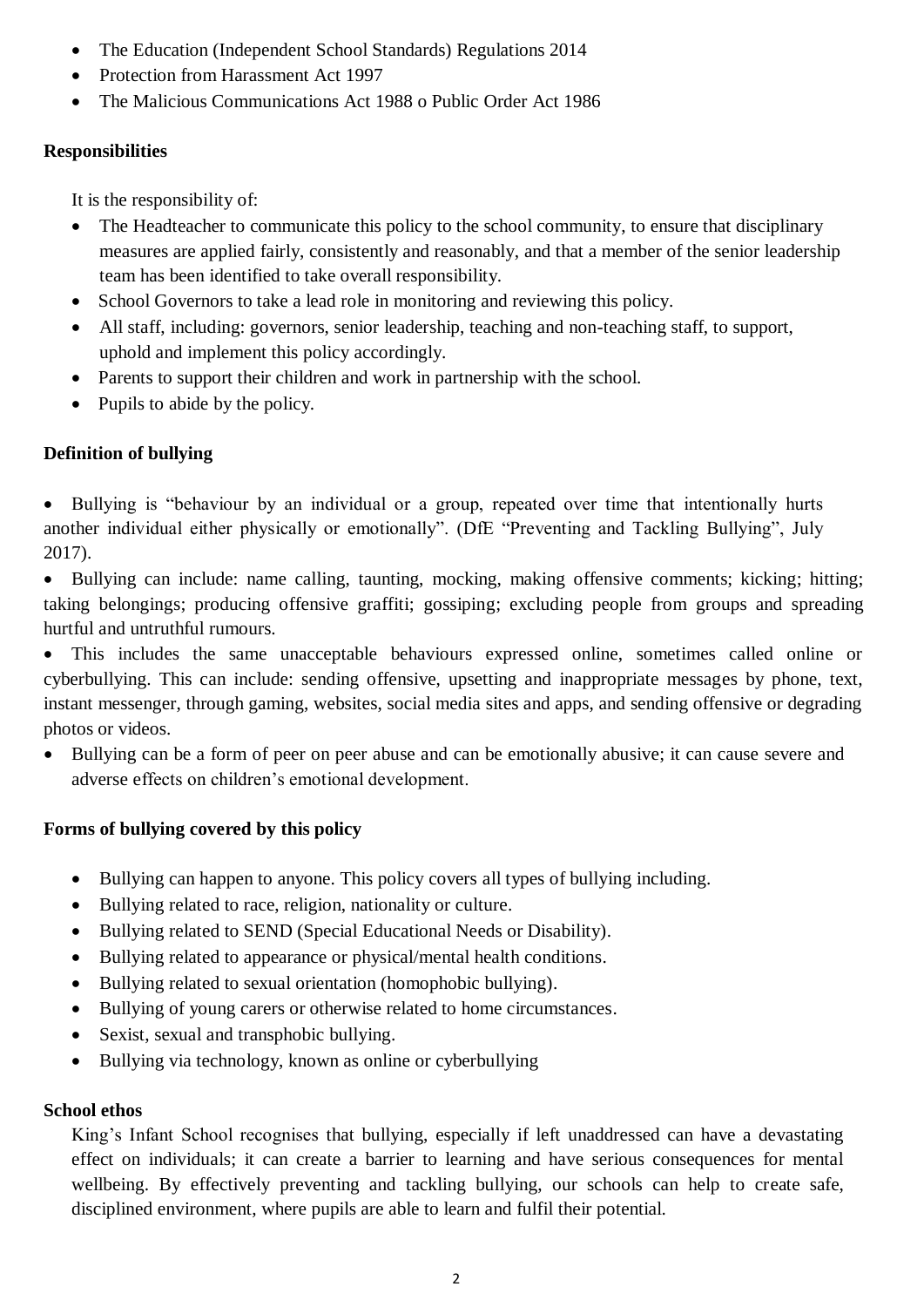#### **Our school:**

- Monitors and reviews our anti-bullying policy and practice on a regular basis.
- Supports staff to promote positive relationships, to help prevent bullying.
- Recognises that some members of our community may be more vulnerable to bullying and its impact than others; being aware of this will help us to develop effective strategies to prevent bullying from happening and provide appropriate support, if required.
- Will intervene by identifying and tackling bullying behaviour appropriately and promptly.
- Ensures our pupils are aware that bullying concerns will be dealt with sensitively and effectively; that everyone should feel safe to learn and abide by the anti-bullying policy.
- Requires all members of the community to work with the school to uphold the anti-bullying policy.
- Reports back to parents/carers regarding concerns on bullying, dealing promptly with complaints.
- Seeks to learn from good anti-bullying practice elsewhere.
- Utilises support from the Local Safeguarding Authorities and other relevant organisations when appropriate.

## **Responding to bullying**

The following steps may be taken when dealing with all incidents of bullying reported to the school:

- If bullying is suspected or reported, the incident will be dealt with immediately by the member of staff who has been approached or witnessed the concern.
- The school will provide appropriate support for the person being bullied making sure they are not at risk of immediate harm and will involve them in any decision-making, as appropriate.
- The Headteacher/designated safeguarding lead or another member of leadership team will interview all parties involved.
- The designated safeguarding lead will be informed of all bullying issues.
- The school will inform other staff members, and parents/ carers, where appropriate.
- Sanctions (as identified within the school behaviour policy and or Rewards and Sanctions Policy) and support for individuals will be implemented, in consultation with all parties concerned.
- If necessary, other agencies may be consulted or involved, such as: the police (if a criminal offence has been committed) or other local safeguarding services (if a child is felt to be at risk of significant harm).
- Where the bullying takes place off school site or outside of normal school hours (including cyberbullying), the school will ensure that the concern is fully investigated. Appropriate action will be taken, including providing support and implementing sanctions in school in accordance with the school's behaviour policy.
- A clear and precise account of the incident will be recorded by the school in accordance with existing procedures. This will include recording appropriate details regarding decisions and action taken.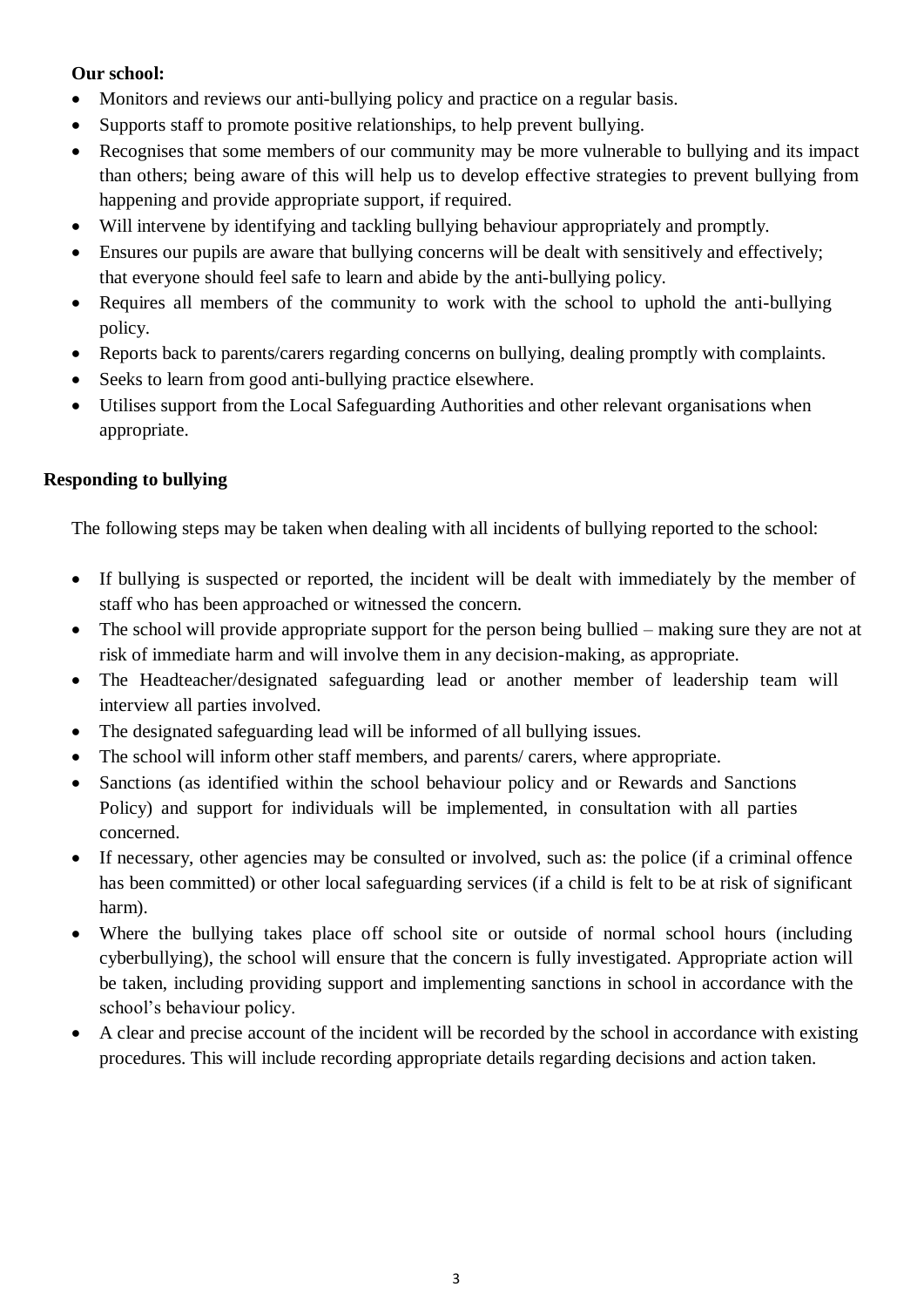# **Cyberbullying**

When responding to cyberbullying concerns, the school will:

- Act as soon as an incident has been reported or identified.
- Provide appropriate support for the person who has been cyberbullied and work with the person who has carried out the bullying to ensure that it does not happen again.
- Encourage the person being bullied to keep any evidence (screenshots) of the bullying activity to assist any investigation.
- Take all available steps where possible to identify the person responsible.

This may include:

- looking at use of the school systems;
- <sup>o</sup> identifying and interviewing possible witnesses;
- <sup>o</sup> Contacting the IT department and online service provider and the police, if necessary.
- <sup>o</sup> Work with the individuals and online service providers to prevent the incident from spreading and assist in removing offensive or upsetting material from circulation.

This may include:

- o Support reports to a service provider to remove content if those involved are unable to be identified or if those involved refuse to or are unable to delete content.
- $\degree$  Confiscating and searching pupils' electronic devices, such as mobile phones, in accordance with the law of the country and also the school searching and confiscation policy.
- <sup>o</sup> Requesting the deletion of locally-held content and content posted online if they contravene school behavioural policies.
- Ensure that sanctions are applied to the person responsible for the cyberbullying; the school will take steps to change the attitude and behaviour of the bully, as well as ensuring access to any additional help that they may need.
- Inform the police if a criminal offence has been committed.
- Provide information to staff and pupils regarding steps they can take to protect themselves online. This may include:
	- <sup>o</sup> Advising those targeted not to retaliate or reply;
	- <sup>o</sup> Providing advice on blocking or removing people from contact lists;
	- Helping those involved to think carefully about what private information they may have in the public domain.

# *Supporting pupils*

# *Pupils who have been bullied will be supported by:*

- Reassuring the pupil and providing continuous support.
- Offering an immediate opportunity to discuss the experience with their teacher, the designated safeguarding lead, or a member of staff of their choice.
- Being advised to keep a record of the bullying as evidence and discuss how respond to concerns and build resilience as appropriate.
- Working towards restoring self-esteem and confidence.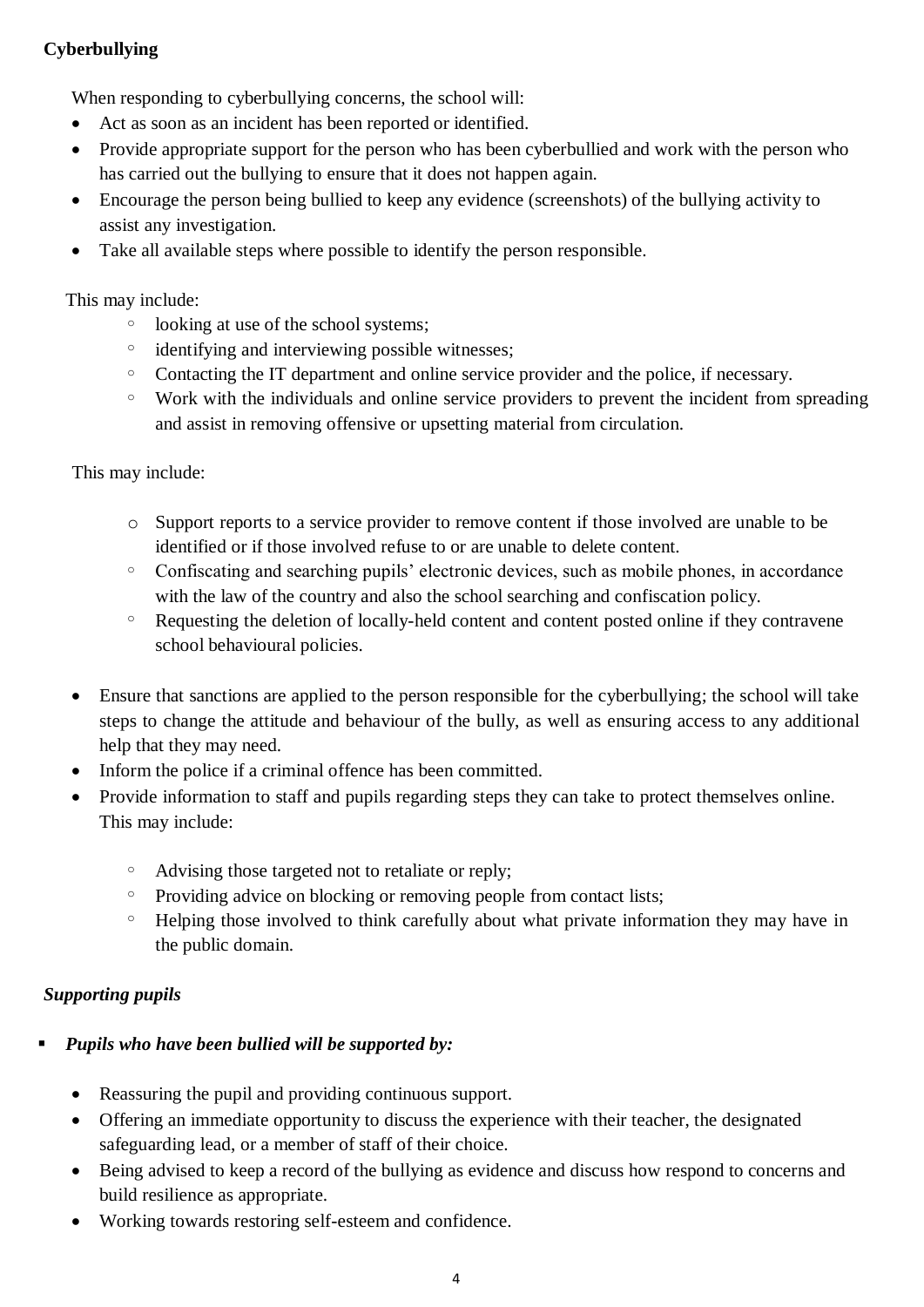- Providing ongoing support; this may include: working and speaking with staff, offering formal counselling, engaging with parents and carers.
- Where necessary, working with the wider community and local/national organisations to provide further or specialist advice and guidance; this could include support through external psychological services

#### *Pupils who have perpetrated the bullying will be helped by:*

- Discussing what happened, establishing the concern and the need to change.
- Informing parents/carers to help change the attitude and behaviour of the child.
- Providing appropriate education and support regarding their behaviour or actions.
- If online, requesting that content be removed and reporting accounts/content to service provider.
- Sanctioning, in line with school behaviour/discipline policy; this may include official warnings.
- Detentions, removal of privileges (including online access when encountering cyberbullying concerns), and fixed-term or permanent exclusions.
- Where necessary, working with the wider community and local/national organisations to provide further or specialist advice and guidance; this may include involvement from the Police or referrals to external psychological services.

## **Supporting adults**

Our school takes measures to prevent and tackle bullying among pupils; however, it is equally important to recognise that bullying of staff and parents, whether by pupils, parents or other staff members, is unacceptable.

# *Adults (staff and parents) who have been bullied or affected will be supported by:*

- Offering an immediate opportunity to discuss the concern with the designated safeguarding lead, a senior member of staff and/or the Headteacher.
- Advising them to keep a record of the bullying as evidence and discuss how to respond to concerns and build resilience, as appropriate.
- Where the bullying takes place off school site or outside of normal school hours (including online), the school will still investigate the concern and ensure that appropriate action is taken in accordance
	- o with the schools behaviour and discipline policy.
- Reporting offensive or upsetting content and/or accounts to the service provider, where the bullying has occurred online.
- Reassuring and offering appropriate support.
- Working with the wider community and local/national organisations to provide further or specialist advice and guidance.

# *Adults (staff and parents) who have perpetrated the bullying will be helped by:*

- Discussing what happened with a senior member of staff and/or the Headteacher to establish the concern.
- Establishing whether a legitimate grievance or concern has been raised and signposting to the school's official complaints procedures.
- If online, requesting that content be removed.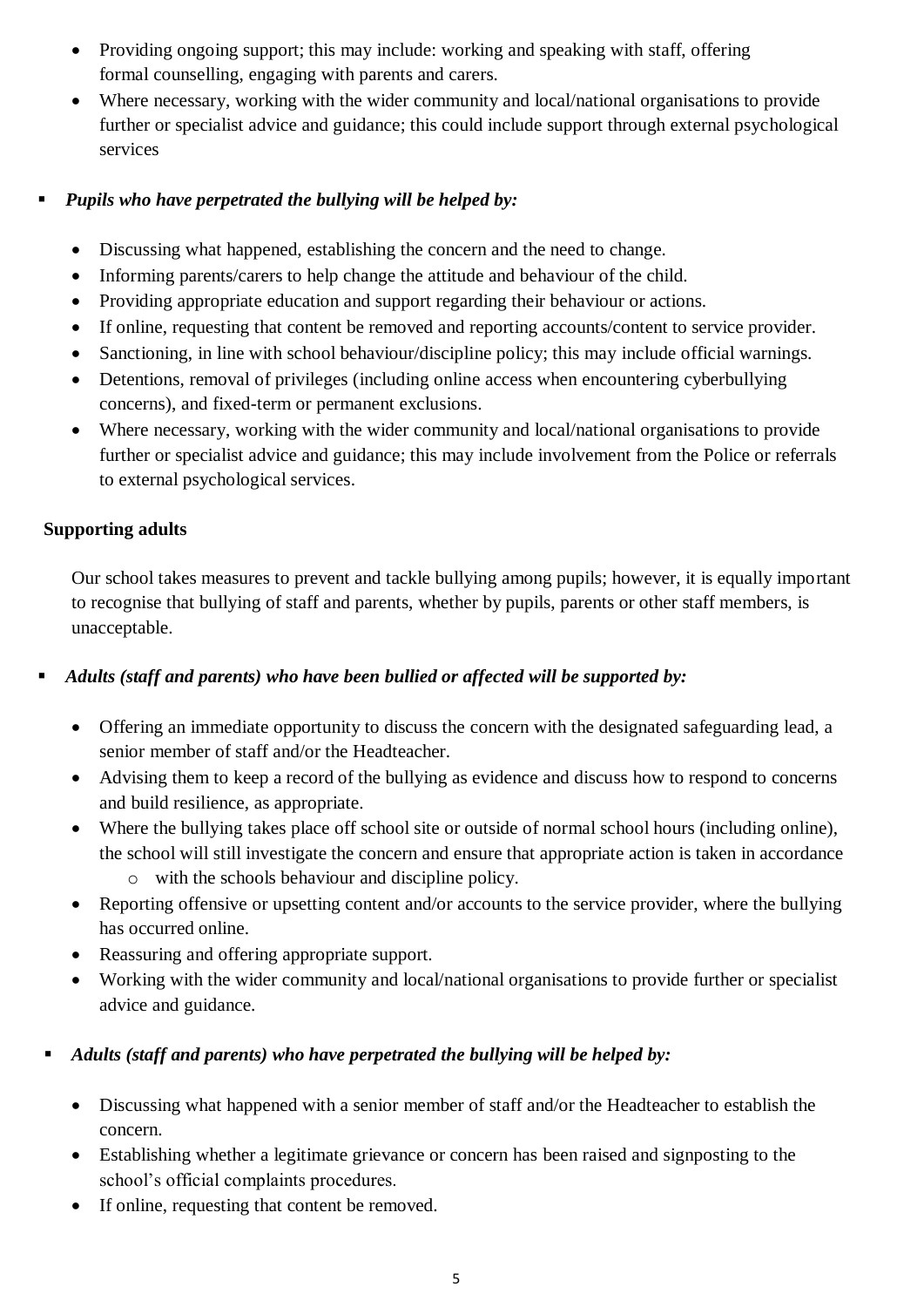Instigating disciplinary, civil or legal action as appropriate or required.

# **Preventing bullying**

## *Environment*

The whole school community will:

- Create and support an inclusive environment which promotes a culture of mutual respect, consideration and care for others, which will be upheld by all.
- Recognise that bullying can be perpetrated or experienced by any member of the community, including adults and children (peer on peer abuse).
- Openly discuss differences between people that could motivate bullying, such as: religion, ethnicity, disability, gender, sexuality or appearance related difference. Also children with different family situations, such as looked after children or those with caring responsibilities.
- Challenge practice and language which does not uphold the values of tolerance, non-discrimination and respect towards others.
- Be encouraged to use technology, especially mobile phones and social media positively and responsibly.
- Work with staff, the wider community and outside agencies to prevent and tackle concerns including all forms of prejudice-driven bullying.
- Actively create "safe spaces" for vulnerable children and young people.
- Celebrate success and achievements to promote and build a positive school ethos.

# *Policy and Support*

The whole school community will:

- Provide a range of approaches for pupils, staff and parents/carers to access support and report concerns.
- Regularly update and evaluate our practice to take into account the developments of technology and provide up-to-date advice and education to all members of the community regarding positive online behaviour.
- Take appropriate, proportionate and reasonable action, in line with existing school policies, for any bullying bought to the schools attention, which involves or effects pupils, even when they are not on school premises; for example, when using school transport or online, etc.
- Implement appropriate disciplinary sanctions; the consequences of bullying will reflect the seriousness of the incident, so that others see that bullying is unacceptable.
- Use a variety of techniques to resolve the issues between those who bully, and those who have been bullied.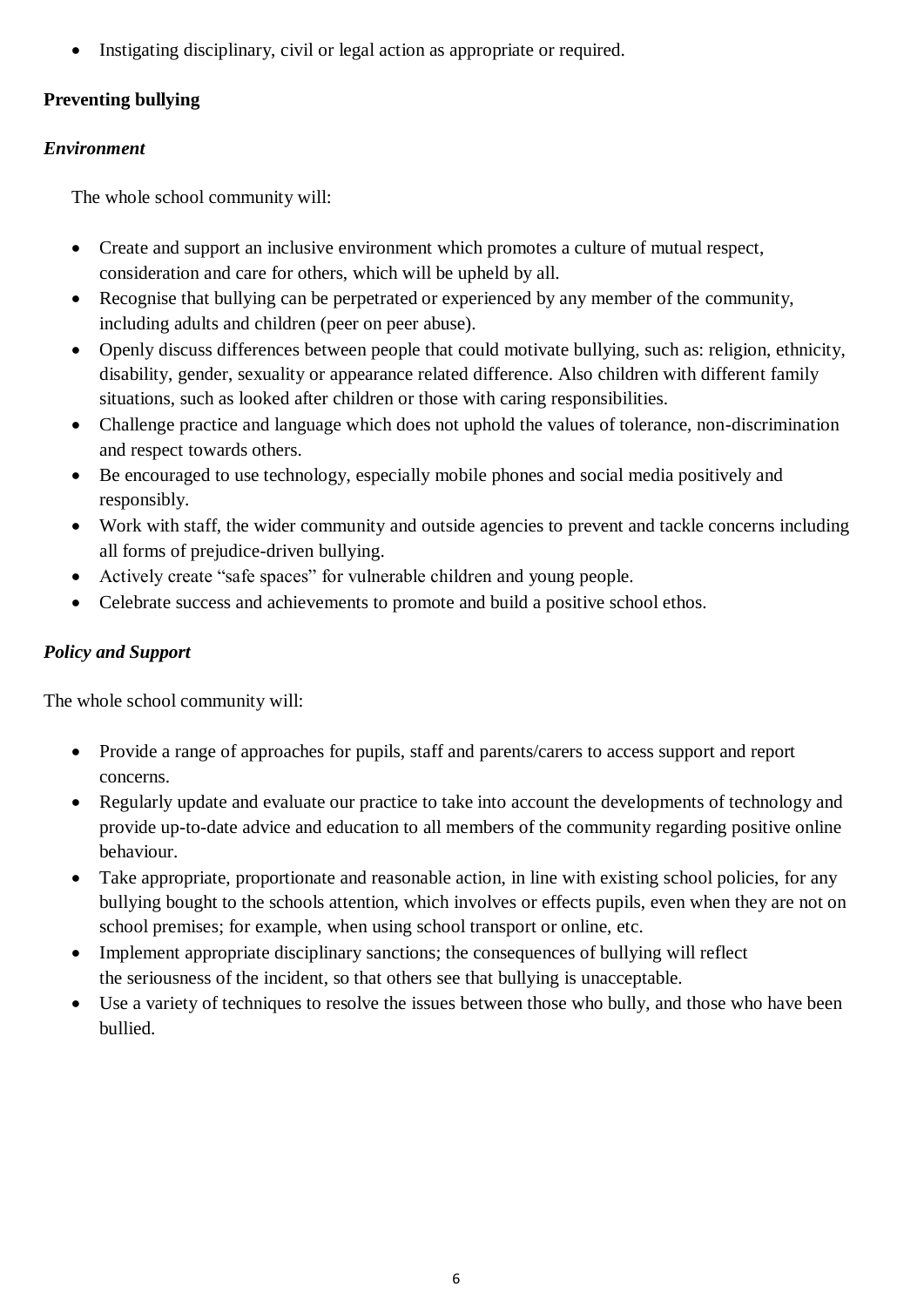#### *Education and Training*

The school community will:

- Train all staff, including: teaching staff, support staff (e.g. administration staff, lunchtime support staff and site support staff) and pastoral staff, to identify all forms of bullying and take appropriate action, following the school's policy and procedures (including recording and reporting incidents).
- Consider a range of opportunities and approaches for addressing bullying throughout the curriculum and other activities, such as: through displays, assemblies, peer support, the school/student council, etc.
- Provide systematic opportunities to develop pupils' social and emotional skills, including building their resilience and self-esteem.

#### **Involvement of pupils**

We will:

- Involve pupils in policy writing and decision making, to ensure that they understand the school's approach and are clear about the part they have to play to prevent bullying.
- Regularly canvas children and young people's views on the extent and nature of bullying. o Ensure that all pupils know how to express worries and anxieties about bullying.
- Ensure that all pupils are aware of the range of sanctions which may be applied against those engaging in bullying.
- Involve pupils in anti-bullying campaigns in schools and embedded messages in the wider school curriculum.
- Publicise the details of internal support, as well as external helplines and websites.
- Offer support to pupils who have been bullied and to those who are bullying in order to address the problems they have.

#### **Involvement and liaison with parents and carers**

We will:

- Take steps to involve parents and carers in develop policies and procedures, to ensure they are aware that the school does not tolerate any form of bullying.
- Make sure that key information about bullying (including policies and named points of contact) is available to parents/carers in a variety of formats.
- Ensure all parents/carers know who to contact if they are worried about bullying and where to access independent advice.
- Work with all parents/carers and the local community to address issues beyond the school gates that give rise to bullying.

8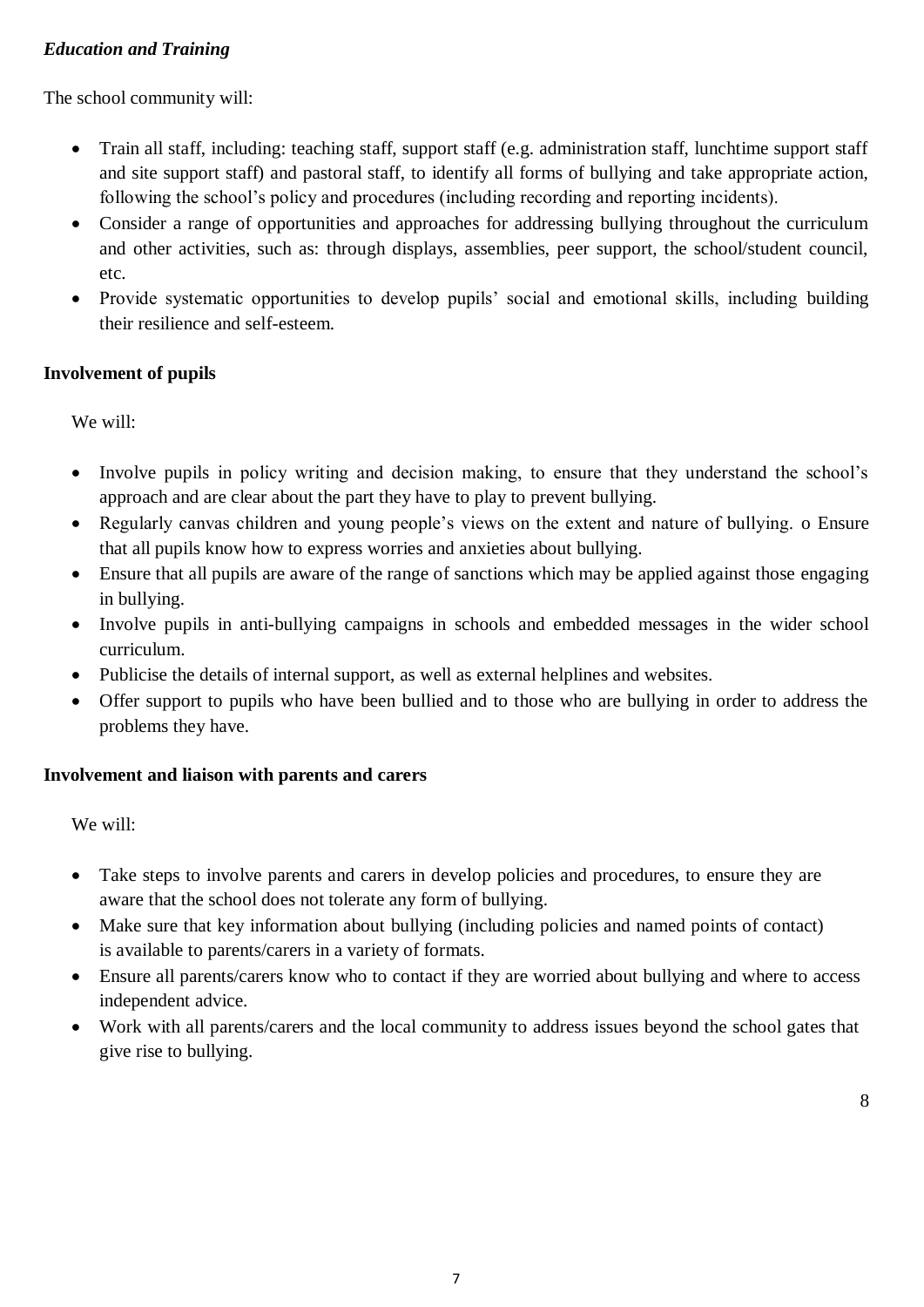- Ensure that parents work with the school to role model positive behaviour for pupils, both on and offline.
- Ensure all parents/carers know about our complaints procedure and how to use it effectively, to raise concerns in an appropriate manner.

#### **Monitoring and review: putting policy into practice**

- The school will ensure that they regularly monitor and evaluate mechanisms to ensure that the policy is being consistently applied.
- Any issues identified will be incorporated into the school's action planning.
- The Headteacher will be informed of bullying concerns, as appropriate.
- The CEO will report on a regular basis to the governing body on incidents of bullying, including outcomes.

#### **Useful links and supporting organisations**

- Anti-Bullying Alliance: [www.anti-bullyingalliance.org.uk](http://www.anti-bullyingalliance.org.uk/)
- Childline: [www.childline.org.uk](http://www.childline.org.uk/)
- Family Lives: [www.familylives.org.uk](http://www.familylives.org.uk/)
- Kidscape: [www.kidscape.org.uk](http://www.kidscape.org.uk/)
- MindEd: [www.minded.org.uk](http://www.minded.org.uk/)
- NSPCC: [www.nspcc.org.uk](http://www.nspcc.org.uk/)
- The BIG Award: [www.bullyinginterventiongroup.co.uk/index.php](https://www.bullyinginterventiongroup.co.uk/index.php)
- PSHE Association: [www.pshe-association.org.uk](http://www.pshe-association.org.uk/)
- Restorative Justice Council: [www.restorativejustice.org.uk](http://www.restorativejustice.org.uk/)
- The Diana Award: [www.diana-award.org.uk](http://www.diana-award.org.uk/)
- Victim Support: [www.victimsupport.org.uk](http://www.victimsupport.org.uk/)
- Young Minds: [www.youngminds.org.uk](http://www.youngminds.org.uk/)
- Young Carers: [www.youngcarers.net](http://www.youngcarers.net/)
	- The Restorative Justice Council: [www.restorativejustice.org.uk/restorative-practice](http://www.restorativejustice.org.uk/restorative-practice-schools)[schools](http://www.restorativejustice.org.uk/restorative-practice-schools)

#### **SEND**

- Changing Faces: [www.changingfaces.org.uk](http://www.changingfaces.org.uk/)
- Mencap: [www.mencap.org.uk](http://www.mencap.org.uk/)
- Anti-Bullying Alliance Cyberbullying and children and young people with SEN and disabilities: [www.cafamily.org.uk/media/750755/cyberbullying\\_and\\_send\\_-\\_module\\_final.pdf](http://www.cafamily.org.uk/media/750755/cyberbullying_and_send_-_module_final.pdf)
	- DfE: SEND code of practice: [www.gov.uk/government/publications/send-code-of](https://www.gov.uk/government/publications/send-code-of-practice-0-to-25)[practice-0-to-25](https://www.gov.uk/government/publications/send-code-of-practice-0-to-25)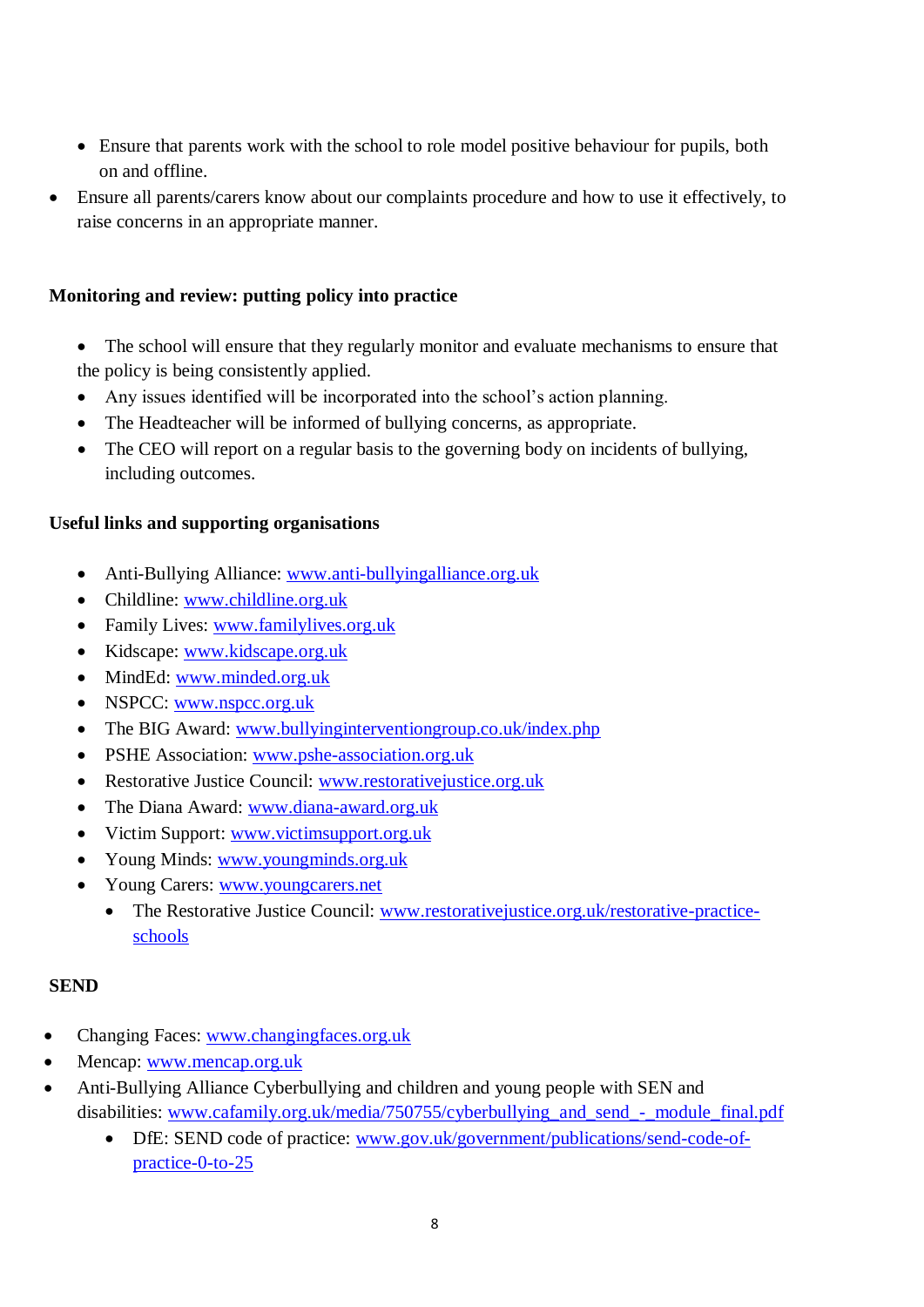# **Cyberbullying**

- Childnet International: [www.childnet.com](http://www.childnet.com/)
- Digizen: [www.digizen.org](http://www.digizen.org/)
- Internet Watch Foundation: [www.iwf.org.uk](http://www.iwf.org.uk/)
- Think U Know: [www.thinkuknow.co.uk](http://www.thinkuknow.co.uk/)
- UK Safer Internet Centre: [www.saferinternet.org.uk](http://www.saferinternet.org.uk/)
- The UK Council for Child Internet Safety (UKCCIS) [www.gov.uk/government/groups/uk-council-for-child-internet-safety-ukccis](http://www.gov.uk/government/groups/uk-council-for-child-internet-safety-ukccis)

#### **Race, religion and nationality**

- Anne Frank Trust: [www.annefrank.org.uk](http://www.annefrank.org.uk/)
- Kick it Out: [www.kickitout.org](http://www.kickitout.org/)
- Report it: [www.report-it.org.uk](http://www.report-it.org.uk/)
- Stop Hate: [www.stophateuk.org](http://www.stophateuk.org/)
- Tell Mama[:www.tellmamauk.org](http://www.tellmamauk.org/)
- Educate against Hate: [www.educateagainsthate.com/](http://www.educateagainsthate.com/)
- Show Racism the Red Card: [www.srtrc.org/educational](http://www.srtrc.org/educational)

# **LGBT**

- Barnardos LGBT Hub: [www.barnardos.org.uk/what\\_we\\_do/our\\_work/lgbtq.htm](http://www.barnardos.org.uk/what_we_do/our_work/lgbtq.htm)
- Metro Charity: [www.metrocentreonline.org](http://www.metrocentreonline.org/)
- EACH: [www.eachaction.org.uk](http://www.eachaction.org.uk/)
- Proud Trust: [www.theproudtrust.org](http://www.theproudtrust.org/)
- Schools Out: [www.schools-out.org.uk](http://www.schools-out.org.uk/)
- Stonewall: [www.stonewall.org.uk](http://www.stonewall.org.uk/)

#### **Sexual harrassment and sexual bullying**

- Ending Violence Against Women and Girls (EVAW) [www.endviolenceagainstwomen.org.uk](http://www.endviolenceagainstwomen.org.uk/)
- A Guide for Schools: [www.endviolenceagainstwomen.org.uk/data/files/resources/71/EVAW-Coalition-Schools-](http://www.endviolenceagainstwomen.org.uk/data/files/resources/71/EVAW-Coalition-Schools-Guide.pdf)[Guide.pdf](http://www.endviolenceagainstwomen.org.uk/data/files/resources/71/EVAW-Coalition-Schools-Guide.pdf)
- Disrespect No Body: [www.gov.uk/government/publications/disrespect-nobody-campaign](http://www.gov.uk/government/publications/disrespect-nobody-campaign-posters)[posters](http://www.gov.uk/government/publications/disrespect-nobody-campaign-posters)
- Anti-bullying Alliance: advice for school staff and professionals about developing effective anti-bullying practice in relation to sexual bullying: [www.anti](https://www.anti-bullyingalliance.org.uk/tools-information/all-about-bullying/sexual-and-gender-related)[bullyingalliance.org.uk/tools-information/all-about-bullying/sexual-and-gender-related](https://www.anti-bullyingalliance.org.uk/tools-information/all-about-bullying/sexual-and-gender-related)